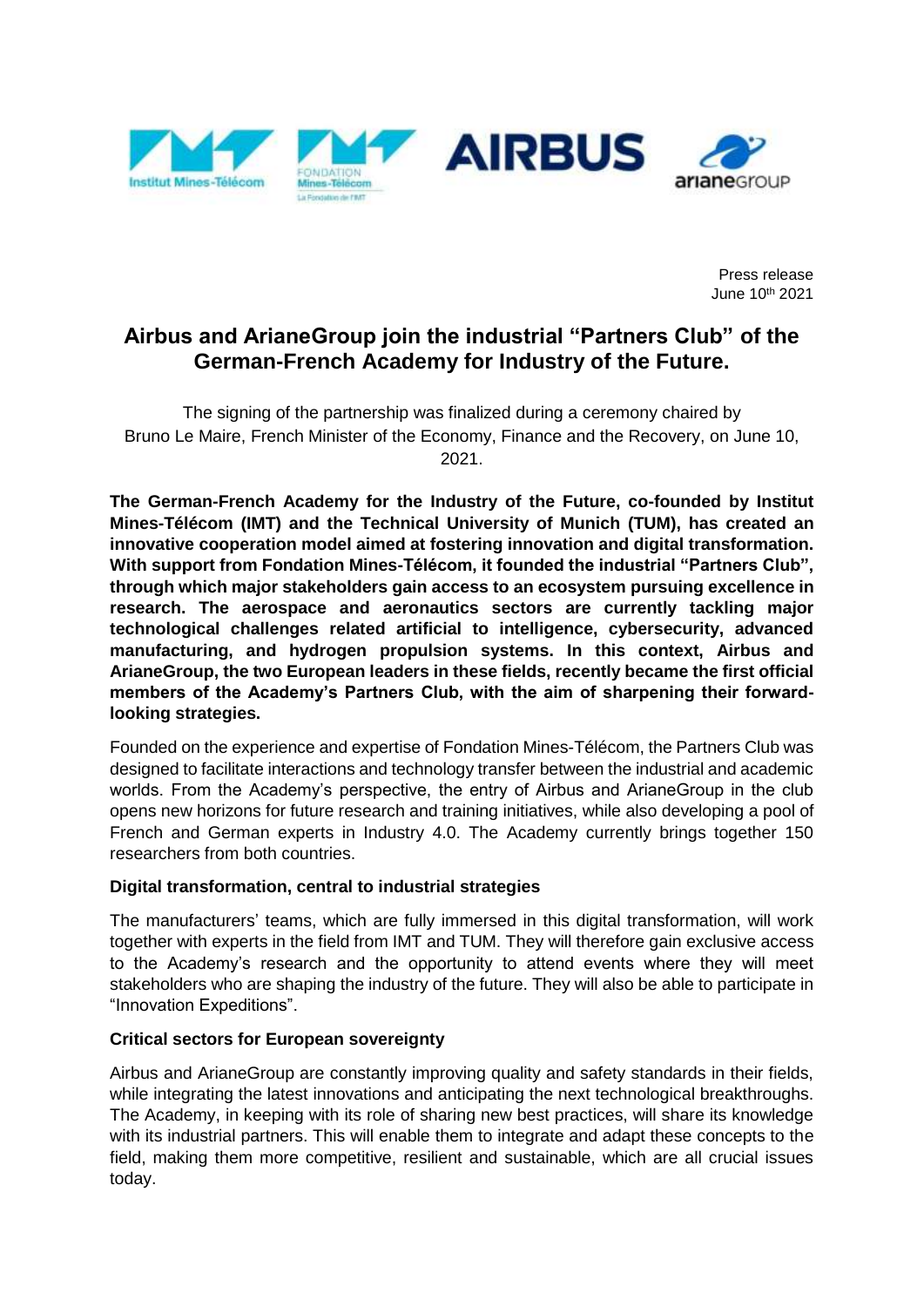Cooperation between these two major European groups and the Academy will also strengthen ties between France and Germany as they work together on issues of industrial and digital sovereignty. The Franco-German axis is indeed a driving force in supporting innovation that will increase technological expertise in Europe.

Bruno Le Maire, French Minister of the Economy, Finance and the Recovery: "*I am delighted that two major European companies in the aeronautics and space sectors have joined the partners club established by the German-French Academy for the Industry of the Future. ArianeGroup and Airbus will benefit from an ecosystem of excellence in research and innovation*."

Odile Gauthier, Executive Director of Institut Mines-Télécom: "*One of the global challenges that extends beyond our borders is that of redeveloping French and European companies that have been hard-hit by COVID-19. I am therefore convinced that we must strengthen cooperation between France and Germany, with the aim of implementing new and concrete actions. In this respect, the signing of the partnership with two major industrial groups sends a strong message."*

"*Fondation Mines-Télécom is very proud to support the German-French Academy, which is a strategic project for IMT. Together we can create a powerful tool to improve the competitiveness of companies and their partners. The role of Fondation Mines-Télécom is to form partnerships such as this between the academic and industrial worlds. The open and flexible framework created by the sponsorship system is a major advantage in these collaborative initiatives,"* says Claude Imauven, President of Fondation Mines Telecom.

"*Digital transformation, artificial intelligence, and cybersecurity are all central to the industrial technology and processes of the future that are shaping the development of Airbus. Given our Group's deep roots in Franco-German cooperation, we are proud to become members of the German-French Academy's Partners Club, and to join forces with engineers from the industrial world, research professors, and students from IMT and TUM, which are among Europe's most prestigious schools and universities."* -Sabine Klauke, Head of Engineering at Airbus Defence and Space.

"*ArianeGroup is the fruit of a joint Franco-German venture in 2015 for Ariane 6, which sought to guarantee Europe's sovereign access to space. It is therefore both an obvious choice and source of pride to have our most innovative teams participate in the German-French Academy. With the support of our academic partners, we will be inspired to encourage and back new joint ventures that will promote Europe's access to space. These new ventures promise to be increasingly innovative, competitive, and respectful of the environment, for the benefit of all,"* says André Hubert-Roussel, CEO of ArianeGroup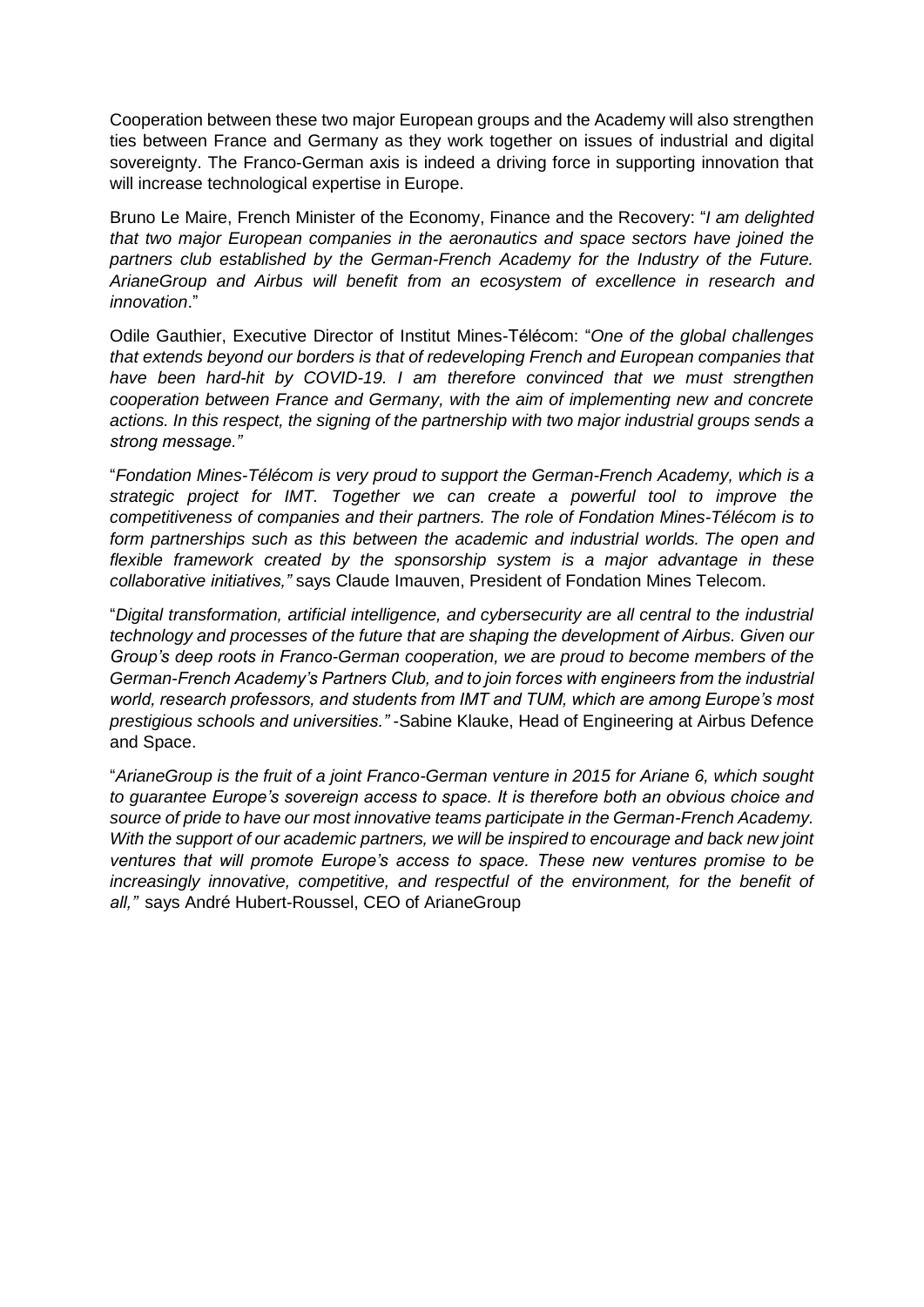

### **About Institut Mines-Télécom www.imt.fr/en**

Institut Mines-Télécom is a public higher education and research institution under the aegis of the French Ministry for the Economy, Industry and Digital Affairs, which groups together 8 graduate schools, 2 subsidiaries and a network of strategic and affiliated partners. Its activities in the fields of engineering sciences and digital technology support the education of engineers and managers, partnership-based research, innovation and economic development. Always attentive to the economic world, IMT combines strong academic and scientific legitimacy, close corporate relations and strategic positioning in the key transformations of the 21st century: digital technology, industry, energy and ecology, and education. IMT is a founding member of the Alliance for the Industry of the Future and co-founder of the German-French Academy for the Industry of the Future with Technical University of Munich (TUM). It is recognized by 2 Carnot Institute accreditations for the quality of its partner-based

research. Each year, IMT trains over 13,000 students, enters into nearly 70 million research contracts, and hosts some 100 start-ups in its incubators.

#### **About the Fondation Mines-Télécom www.fondation-mines-telecom.org**

The Fondation Mines-Télécom is recognized as being of public interest and supports the development of IMT and its eight schools in their training, research and innovation activities. It groups together over 90 corporate partners and 3,000 private donors who are committed to supporting practical projects with high technological, industrial and societal impacts within the fields of digital technologies, energy and the industry of the future, as well as solidarity with students. Thanks to the support of its founding partners (BNP Paribas, Nokia and Orange), alumni and students' parents, the Fondation Mines-Télécom also finances some ten or so programs in the fields of education (scholarships, open-innovation program for students, MOOCs), research (theses, awards of excellence, Franco-German Academy and teaching and research chairs), innovation (interest-free loans for start-ups and incubation support) and forward studies (publications), as well as actions in support of the development of IMT schools (scholarships, social awareness, state-of-the-art equipment, international mobility support).

## **About Airbus www.airbus.com**

Airbus pioneers sustainable aerospace for a safe and united world. The Company constantly innovates to provide efficient and technologically-advanced solutions in aerospace, defence, and connected services. In commercial aircraft, Airbus offers modern and fuel-efficient airliners and associated services. Airbus is also a European leader in defence and security and one of the world's leading space